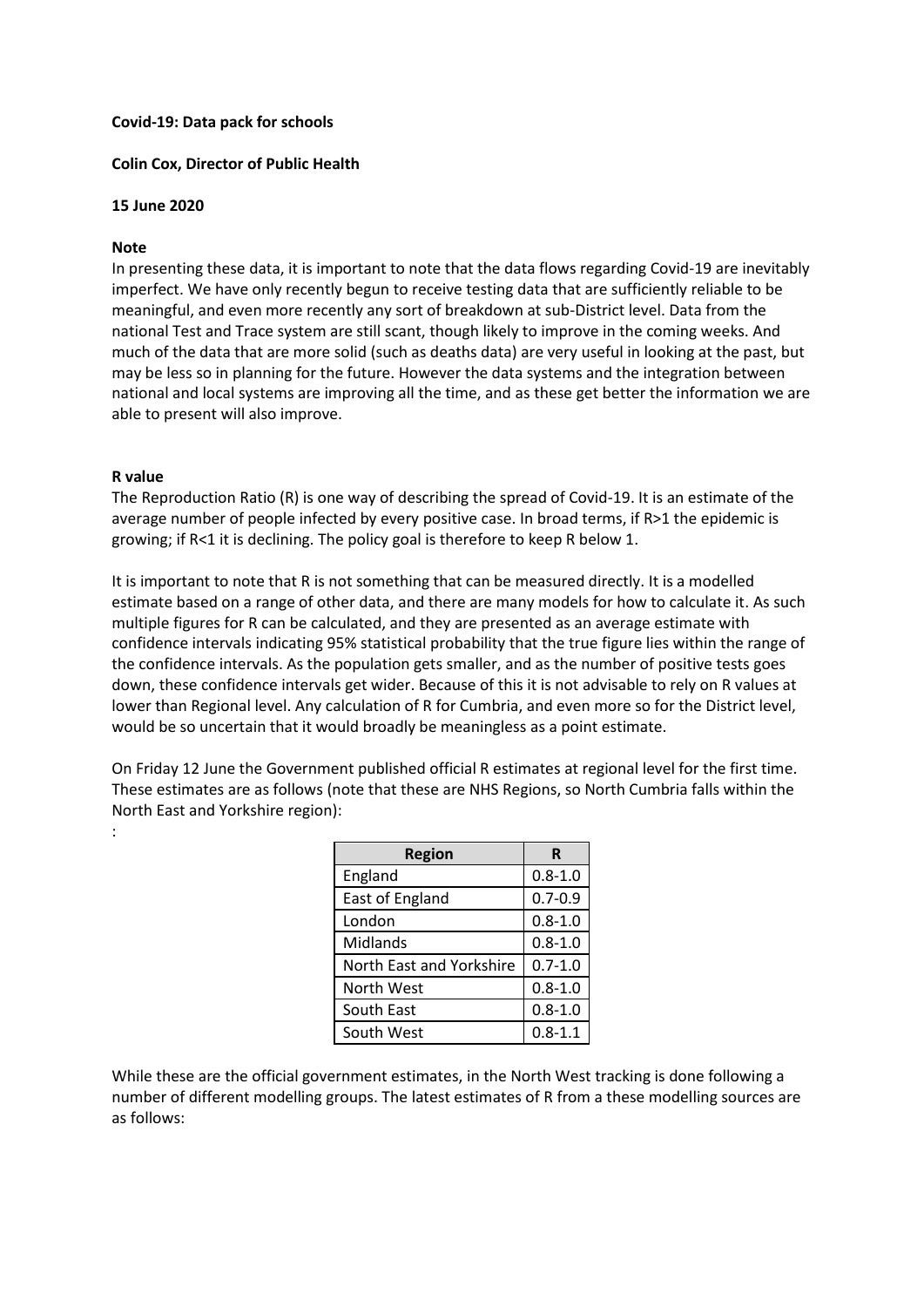| Modelling group | Reproduction number (95% C.I.) <sup>3</sup> |                   | Date    |
|-----------------|---------------------------------------------|-------------------|---------|
|                 | <b>North West</b>                           | England           |         |
| Lancaster       | $0.73(0.64 - 0.84)$                         | $0.74(0.69-0.79)$ | 5.6.20  |
| LSHTM           | $0.8(0.7-0.9)$                              | $0.9(0.9-1.0)$    | 24.5.20 |
| Cambridge-PHE   | $1.01(0.83 - 1.18)$                         |                   | 5.6.20  |

# **Weekly rate of COVID-19 cases per 100,000 tested**

While R is a valuable indicator it should not be taken in isolation. A second source of data (and one used in the calculation of R) is the rate of postive tests. The latest available data (week 23 – week commencing 1 June 2020) are illustrated in the map below. This shows a continued low rate of postive tests in Cumbria, with a reduction in the positive rate in our neighbouring authorities.



Please note that these data are not the same as the total rate of positive cases per 100,000 population as given by District on the national dashboard

[\(https://coronavirus.data.gov.uk/#category=utlas&map=rate\)](https://coronavirus.data.gov.uk/#category=utlas&map=rate). Those data are the cumulative infection rates within the population over the course of the epidemic as a whole, whereas the data above are the rates of positive tests out of all the tests taken during a single week and are a valuable indicator of the more recent rate of transmission.

These data are also now available at Middle Super Output Area level, as in the Cumbria and Lancashire map below, which shows the rate of new cases per 100,000 population during week 23. Note that at this level the number of cases in each area is very low so random variation is entirely to be expected. While we do not currently have the detailed data behind the map below, on the basis of the total number of cases in Cumbria during week 23 (25 in total) it is likely that all the areas in the palest colour had no new cases that week, while any areas in a slightly darker colour will have had a very small number of cases indeed (likely to be 1-3 cases).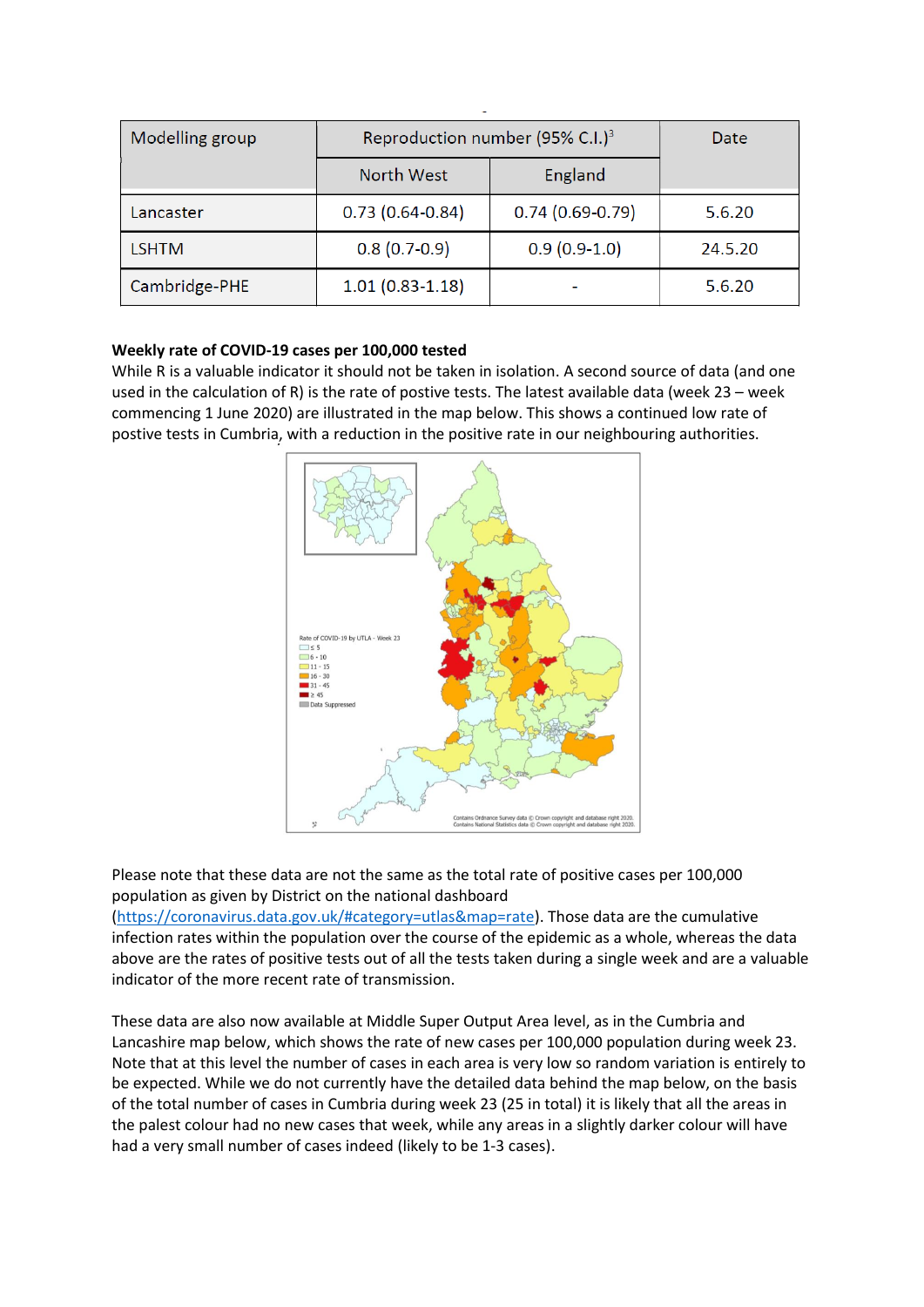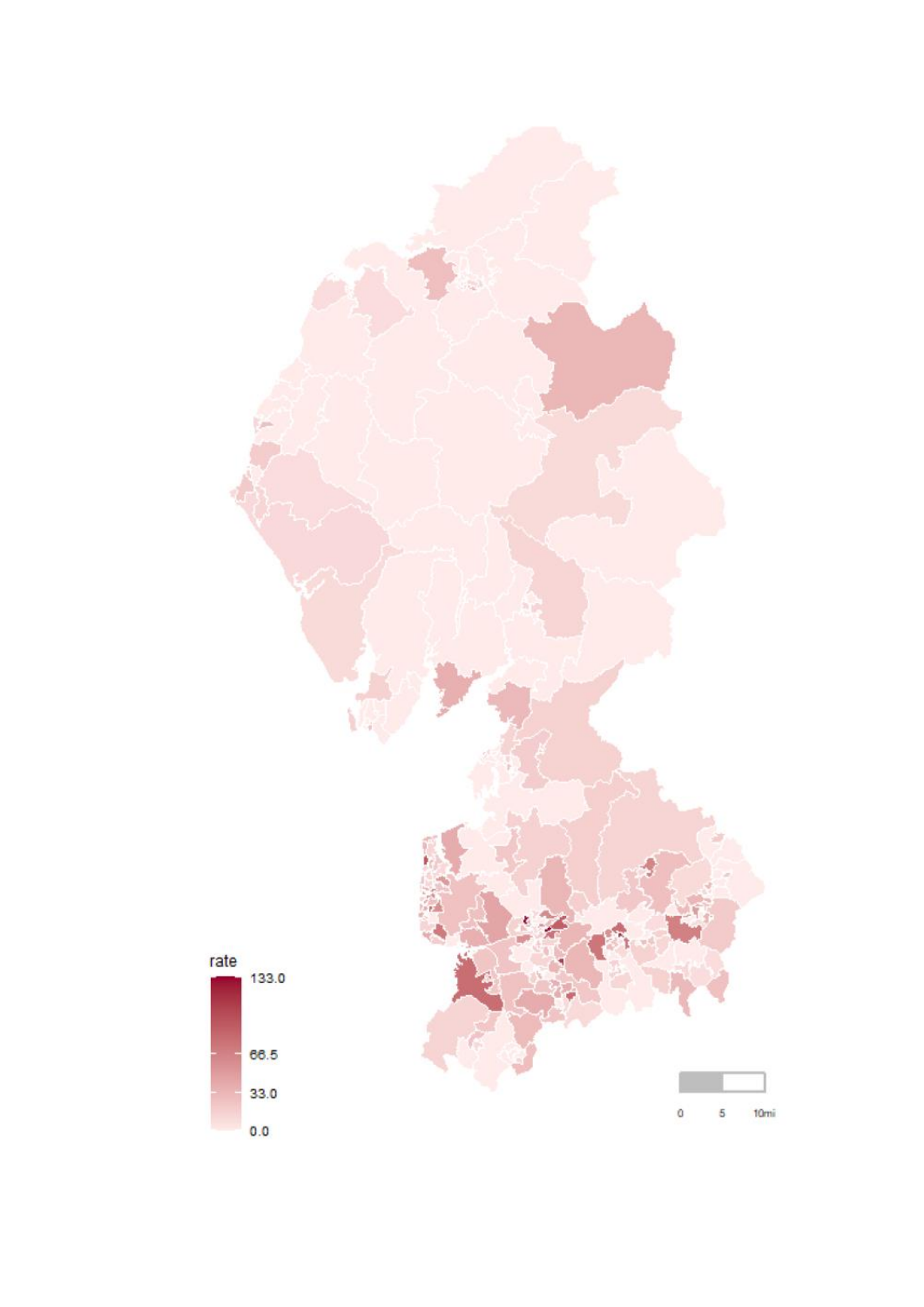Through the new local Test and Trace and outbreak control system, the Public Health Team is reviewing these data routinely in order to identify and respond to things that appear to be genuine outbreaks rather than random fluctuations in the very small numbers of cases now being recorded.

# **Test and Trace data**

At present the national Test and Trace data are only being produced at Cumbria level and the only data available are the total number of people going through the system and the total number of contacts identified. Consequently there is little in those data at the moment that would be valuable for schools. It is intended that these data will start to be released at much more local level in the near future.

A total of 11 schools in Cumbria have connected with the local test and trace system since 1 June due to concerns about possible Covid-19 in their school community. Advice and support has been given, and testing has been arranged as required in some cases. As yet there have been no situations where incidents (one possible or confirmed case) have escalated into outbreaks (two or more connected cases).

# **Mortality data**

Data on the number of deaths by definition are quite backwards-looking, as it can take several weeks between contracting the infection and a person dying from it. So mortality data can give a very valuable picture of the progress of the epidemic overall, but may not be so useful in informing schools' decision making. However the following graph sets out the overall mortality picture on the basis of the reporting of deaths to local Registrars. These data include deaths registered up to 11 June 2020.



The Office for National Statistics publishes mortality data at District level, allowing calculation of mortality rates at that level. These are shown on the graph below. Note that these are crude rates; because Covid-19 so disproportionately impacts on older people, areas with an older population would be expected to have a higher mortality rate. Age standardised death rates account for this but these are only occasionally published and at upper-tier local authority level.